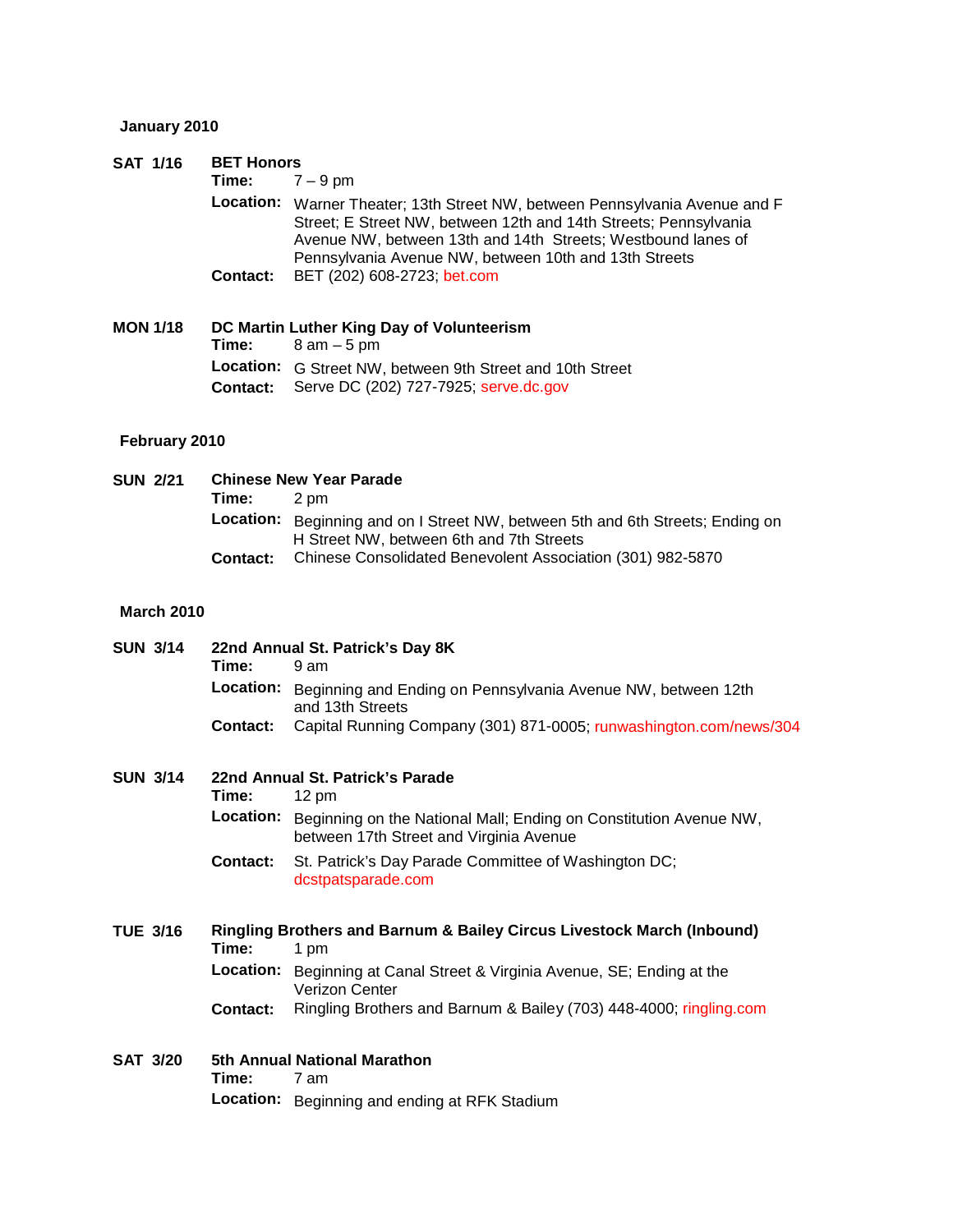|  |  |  | Contact: National Marathon (202) 857-5900; nationalmarathon.com |
|--|--|--|-----------------------------------------------------------------|
|--|--|--|-----------------------------------------------------------------|

| <b>SUN 3/21</b> | <b>National Walk for Epilepsy</b> |                                                                                |  |
|-----------------|-----------------------------------|--------------------------------------------------------------------------------|--|
|                 | Time:                             | 7 am                                                                           |  |
|                 |                                   | Location: Beginning and Ending at 14th Street & Jefferson Drive; National Mall |  |
|                 |                                   | Contact: National Epilepsy Foundation (301) 459-3700; epilepsyfoundation.org   |  |

### **April 2010**

| <b>SAT 4/10</b> | Time:           | 50th Annual Sakura Matsuri-Japanese Street Festival<br>11 am $-6$ pm                                                                                     |  |
|-----------------|-----------------|----------------------------------------------------------------------------------------------------------------------------------------------------------|--|
|                 |                 | Location: Pennsylvania Avenue NW, between 10th Street and 13th 1/2 Street;<br>12th Street NW, between Constitution Avenue and E Street; Freedom<br>Plaza |  |
|                 | <b>Contact:</b> | The Japan-American Society of Washington, DC (202) 833-2210;<br>sakuramatsuri.org                                                                        |  |
| <b>SAT 4/10</b> | Time:           | <b>National Cherry Blossom Festival Parade</b><br>$10 \text{ am}$                                                                                        |  |
|                 |                 | <b>LOCAtion:</b> Reginning at 7th Street & Constitution Avenue, NW: Ending at 17th                                                                       |  |

**Location:** Beginning at 7th Street & Constitution Avenue, NW; Ending at 17th Street & Constitution Avenue, NW **Contact:** National Cherry Blossom Festival (877) 442-5666; [nationalcherryblossomfestival.org](http://www.nationalcherryblossomfestival.org/)

### **SAT 4/17 Walk MS**

| 8 am<br>ime: |  |
|--------------|--|
|--------------|--|

|          | Location: Beginning and ending at John Marshall Park (C Street NW, |
|----------|--------------------------------------------------------------------|
|          | between 3rd Street and 6th Street)                                 |
| Contact: | National MS Society (202) 296-5363; msandyou.org                   |

### **SAT 4/17 4th Annual Walk for Lupus Now**

**Time:** 9:30 am

Location: Pennsylvania Avenue NW, between 12th Street and 13th Street; beginning and ending at 12th Street & Pennsylvania Avenue, NW **Contact:** Lupus Foundation of America (202) 349-1167; [lupusgw.org](http://www.lupusgw.org/)

### **SAT 4/17 \*\*CANCELLED\*\* 31st Annual Martin Luther King Jr. Parade Celebration Time:** 12 pm

**Location:** Beginning at Ballou High School (4th Street & Trenton Street, SE); Ending at the Big Chair (Martin Luther King Jr. Avenue & V Street, SE) **Contact:** Councilmember Marion Barry (202) 698-2185; [www.mlk-parade.org](http://www.mlk-parade.org/)

### **SUN 4/18 \*\*CANCELLED\*\* The Race to Stop the Silence**

**Time:** 9 am

**Location:** Beginning and Ending on Pennsylvania Avenue NW, between 12th and 13th Streets; Freedom Plaza; Pennsylvania Avenue NW, between 13th and 14th Streets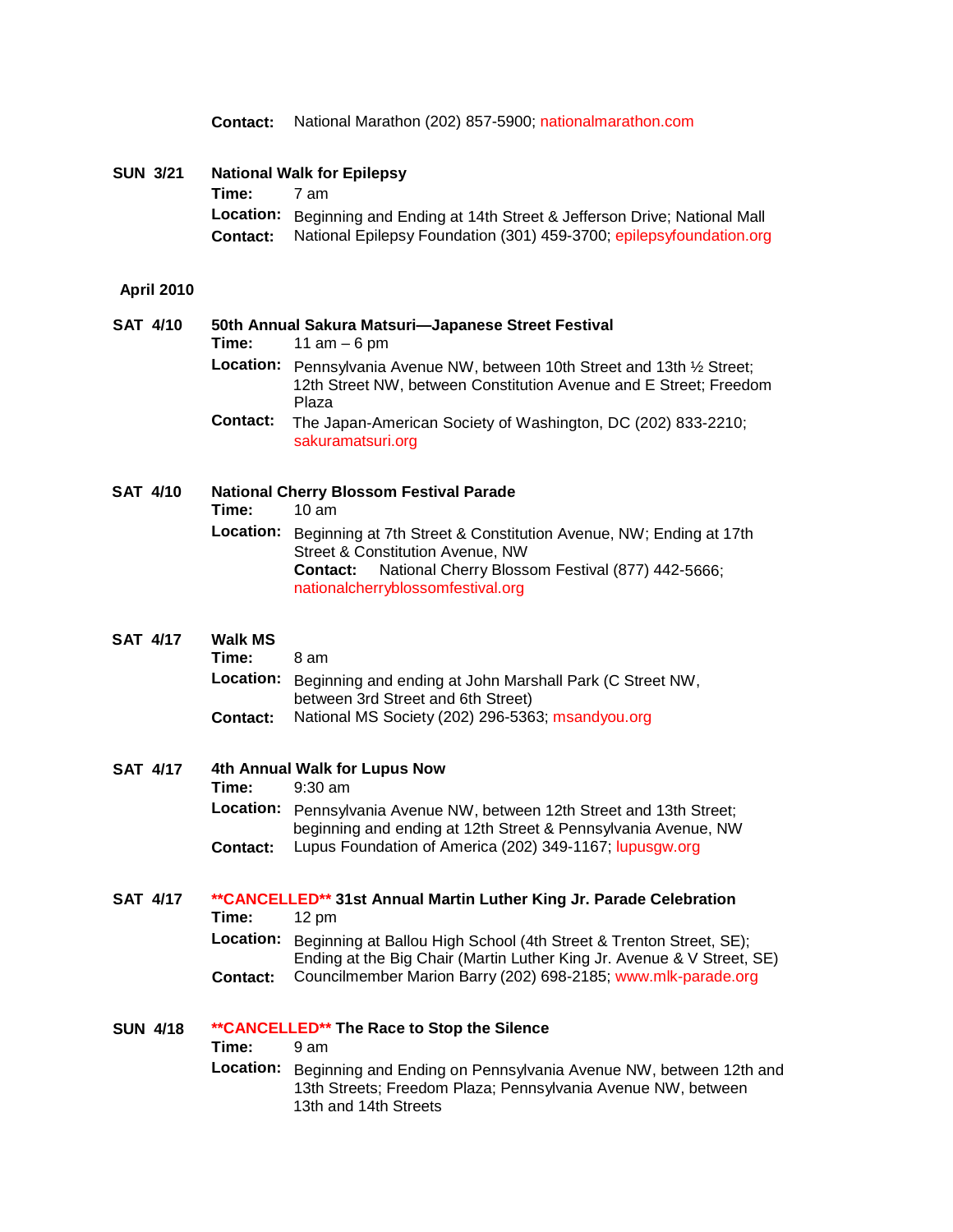|                                  | <b>Contact:</b>              | Stop the Silence (301) 464-4791; stopcsa.org/race                                                                                                                                                                                                                                                                       |
|----------------------------------|------------------------------|-------------------------------------------------------------------------------------------------------------------------------------------------------------------------------------------------------------------------------------------------------------------------------------------------------------------------|
| SUN 4/25                         | Time:                        | <b>Shakespeare's Birthday Open House</b><br>10 <sub>am</sub>                                                                                                                                                                                                                                                            |
|                                  | <b>Contact:</b>              | Location: 201 East Capitol Street, SE; 301 East Capitol Street, SE<br>The Folger Shakespeare Library (202) 544-4600; www.folger.edu                                                                                                                                                                                     |
| <b>TUE 4/27</b>                  | Time:                        | <b>**CANCELLED** Move It Movement</b><br>9 am - 1:30 pm                                                                                                                                                                                                                                                                 |
|                                  | <b>Contact:</b>              | Location: Maryland Avenue SW, between 3rd Street and Independence Avenue<br>BFG Communications (843) 837-0030                                                                                                                                                                                                           |
| WED 4/28                         | Time:                        | <b>New York Avenue Sculpture Project Dedication Ceremony</b><br>1:30 pm $- 2$ pm                                                                                                                                                                                                                                        |
|                                  | <b>Contact:</b>              | Location: New York Avenue NW, between 12th Street and 13th Street<br>National Museum of Women in the Arts (202) 783-5000; nmwa.org                                                                                                                                                                                      |
| <b>May 2010</b>                  |                              |                                                                                                                                                                                                                                                                                                                         |
| <b>SAT 5/1</b>                   | Time:                        | 8th Annual Avon Walk for Breast Cancer<br>Saturday: 6:30 am                                                                                                                                                                                                                                                             |
| <b>SUN 5/2</b>                   | Location:<br><b>Contact:</b> | Sunday: 7:30 am<br>Saturday: Beginning on Washington Monument Grounds; Ending<br>in Maryland (exiting District via Connecticut Avenue) Sunday:<br>Beginning in Maryland (entering District via Broad Branch Road);<br>Ending on Washington Monument Grounds<br>Avon Walk for Breast Cancer (202) 457-8701; avonwalk.org |
| SUN 5/2                          | Time:                        | Race for Hope 5K Run/Walk<br>$9 \text{ am}$                                                                                                                                                                                                                                                                             |
|                                  | <b>Location:</b>             | Start and Finish on Pennsylvania Avenue, NW, between 12th and 13th<br>Streets; Freedom Plaza; Pennsylvania Avenue, NW, between 13th and<br>14th Streets                                                                                                                                                                 |
|                                  | <b>Contact:</b>              | Cassidy & Pinkard Colliers (202) 467-2051; www.curebraintumors.org                                                                                                                                                                                                                                                      |
| <b>THU 5/6</b><br><b>SUN 5/9</b> | Time:                        | <b>Public Service Recognition Week</b><br>Thursday: $10 \text{ am} - 5 \text{ pm}$<br>Friday: $10 \text{ am} - 5 \text{ pm}$<br>Saturday: $9 \text{ am} - 4 \text{ pm}$<br>Sunday: $9$ am $-$ 4 pm                                                                                                                      |
|                                  | Location:<br><b>Contact:</b> | National Mall, between 4th and 7th Streets<br>Department of Defense (202) 775-9111; psrw.org                                                                                                                                                                                                                            |
| SAT 5/8                          | Time:                        | <b>National Police Week 5K</b><br>9 am                                                                                                                                                                                                                                                                                  |
|                                  | Location:<br>Contact:        | Beginning at 3rd & E Streets, NW; Ending at 4th & F Streets, NW<br>National Police Week 5K (571) 251-0755; nationalpoliceweek5k.com                                                                                                                                                                                     |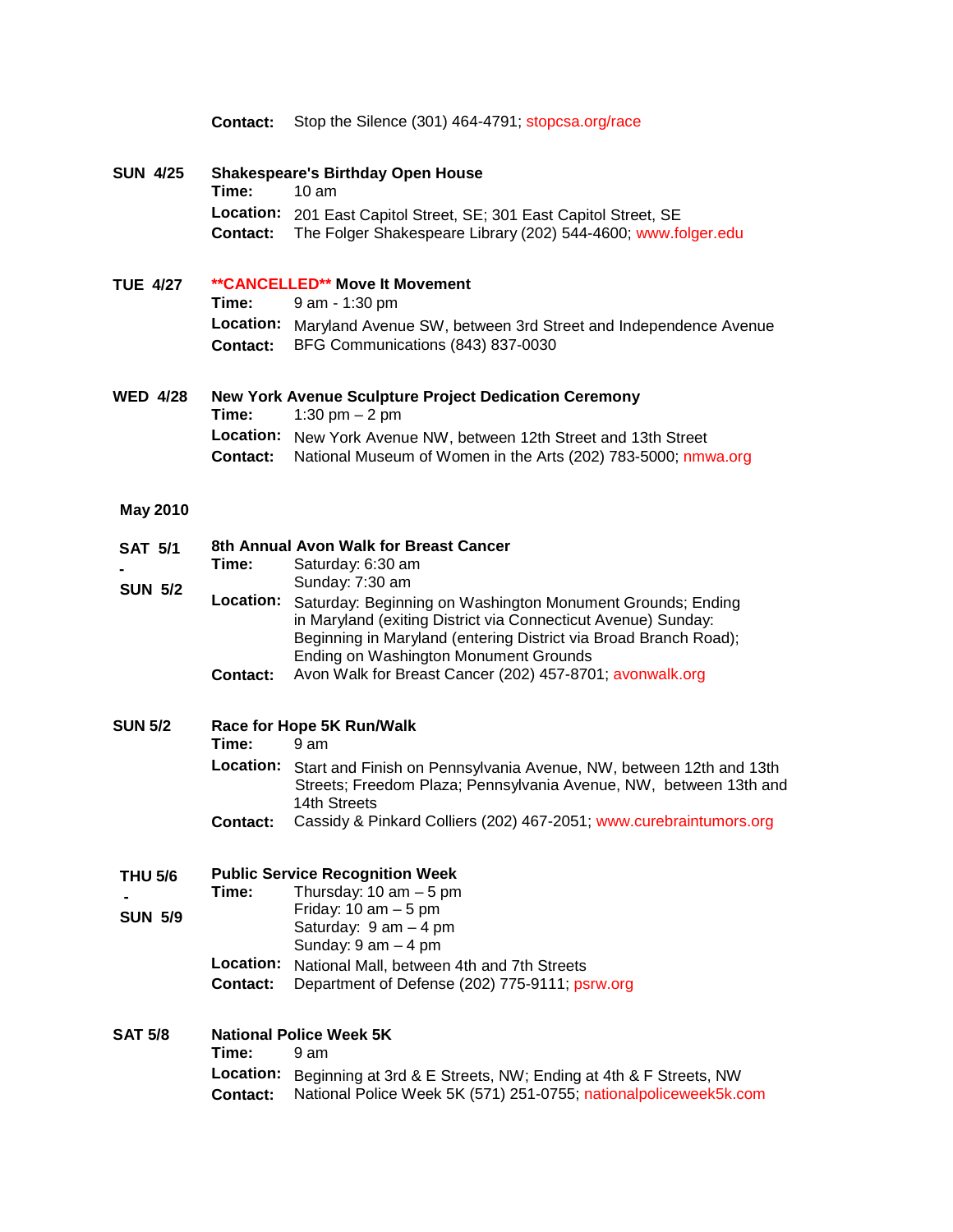| <b>SAT 5/8</b>  | Time:<br>Location:<br><b>Contact:</b> | Annual Congress Heights Day Parade & Festival<br>Parade: 11:30 am<br>Festival: $8 \text{ am} - 7 \text{ pm}$<br>Parade: Start at Malcolm X Elementary School (Alabama Avenue at<br>Congress Street, SE); Finish at Old Congress Heights Elementary<br>School (Alabama Avenue at 6th Street, SE)<br>Festival: Old Congress Heights Elementary School; Alabama Avenue,<br>SE, between Randle Place and 5th Street; 6th Street, SE between<br>Savannah Street and Alabama Avenue<br>Congress Heights Community Association (202) 691-6944 |
|-----------------|---------------------------------------|----------------------------------------------------------------------------------------------------------------------------------------------------------------------------------------------------------------------------------------------------------------------------------------------------------------------------------------------------------------------------------------------------------------------------------------------------------------------------------------------------------------------------------------|
| <b>SUN 5/16</b> |                                       | 31st Annual Capitol Hill Classic                                                                                                                                                                                                                                                                                                                                                                                                                                                                                                       |
|                 | Time:                                 | 8:30 am                                                                                                                                                                                                                                                                                                                                                                                                                                                                                                                                |
|                 | <b>Contact:</b>                       | Location: Start and Finish on C Street, NE, between 4th and 6th Streets<br>Capitol Hill Classic (202) 546-4789; capitolhillclassic.com                                                                                                                                                                                                                                                                                                                                                                                                 |
| <b>SUN 5/16</b> | Time:                                 | The George Washington University 2010 Commencement<br>$9:30$ am $-1$ pm                                                                                                                                                                                                                                                                                                                                                                                                                                                                |
|                 | Location:                             | National Mall, between 4th and 7th Streets; 4th Street between                                                                                                                                                                                                                                                                                                                                                                                                                                                                         |
|                 | <b>Contact:</b>                       | Madison and Jefferson Drives<br>The George Washington University (202) 994-7129;<br>commencement.gwu.edu                                                                                                                                                                                                                                                                                                                                                                                                                               |
| <b>THU 5/20</b> | Time:                                 | <b>Celebrating America's Heritage</b><br>$3 - 10$ pm                                                                                                                                                                                                                                                                                                                                                                                                                                                                                   |
|                 | <b>Contact:</b>                       | Location: Maryland Avenue SW, between 3rd Street and Independence Avenue<br>Saving America's Mustangs; savingamericasmustangs.org                                                                                                                                                                                                                                                                                                                                                                                                      |
| <b>SAT 5/22</b> | Time:                                 | <b>National Asian Heritage Festival</b><br>10 am $-7$ pm                                                                                                                                                                                                                                                                                                                                                                                                                                                                               |
|                 | <b>Location:</b>                      | Pennsylvania Avenue NW, between 3rd and 6th Streets; Constitution<br>Avenue NW, between 3rd and 6th Streets                                                                                                                                                                                                                                                                                                                                                                                                                            |
|                 | Contact:                              | Asian Heritage Foundation (202) 468-5668;<br>www.asiaheritagefoundation.org                                                                                                                                                                                                                                                                                                                                                                                                                                                            |
| <b>SUN 5/23</b> | <b>Bike DC</b>                        |                                                                                                                                                                                                                                                                                                                                                                                                                                                                                                                                        |
|                 | Time:                                 | 7 am                                                                                                                                                                                                                                                                                                                                                                                                                                                                                                                                   |
|                 | Location:                             | Beginning on 15th Street, NW, between Pennsylvania Avenue and E<br>Street; Ending in Virginia (exiting District via Key Bridge)                                                                                                                                                                                                                                                                                                                                                                                                        |
|                 | <b>Contact:</b>                       | DC Community Cycling (202) 558-7401; www.bikedc.net                                                                                                                                                                                                                                                                                                                                                                                                                                                                                    |
| <b>FRI 5/28</b> | <b>Thunder Alley</b>                  |                                                                                                                                                                                                                                                                                                                                                                                                                                                                                                                                        |
|                 | Time:                                 | 9 am - 9 pm (Friday - Sunday)                                                                                                                                                                                                                                                                                                                                                                                                                                                                                                          |
| <b>MON 5/31</b> | Location:                             | 9 am - 5 pm (Monday)<br>22nd Street, NW, between Constitution Avenue and C Street                                                                                                                                                                                                                                                                                                                                                                                                                                                      |
|                 |                                       |                                                                                                                                                                                                                                                                                                                                                                                                                                                                                                                                        |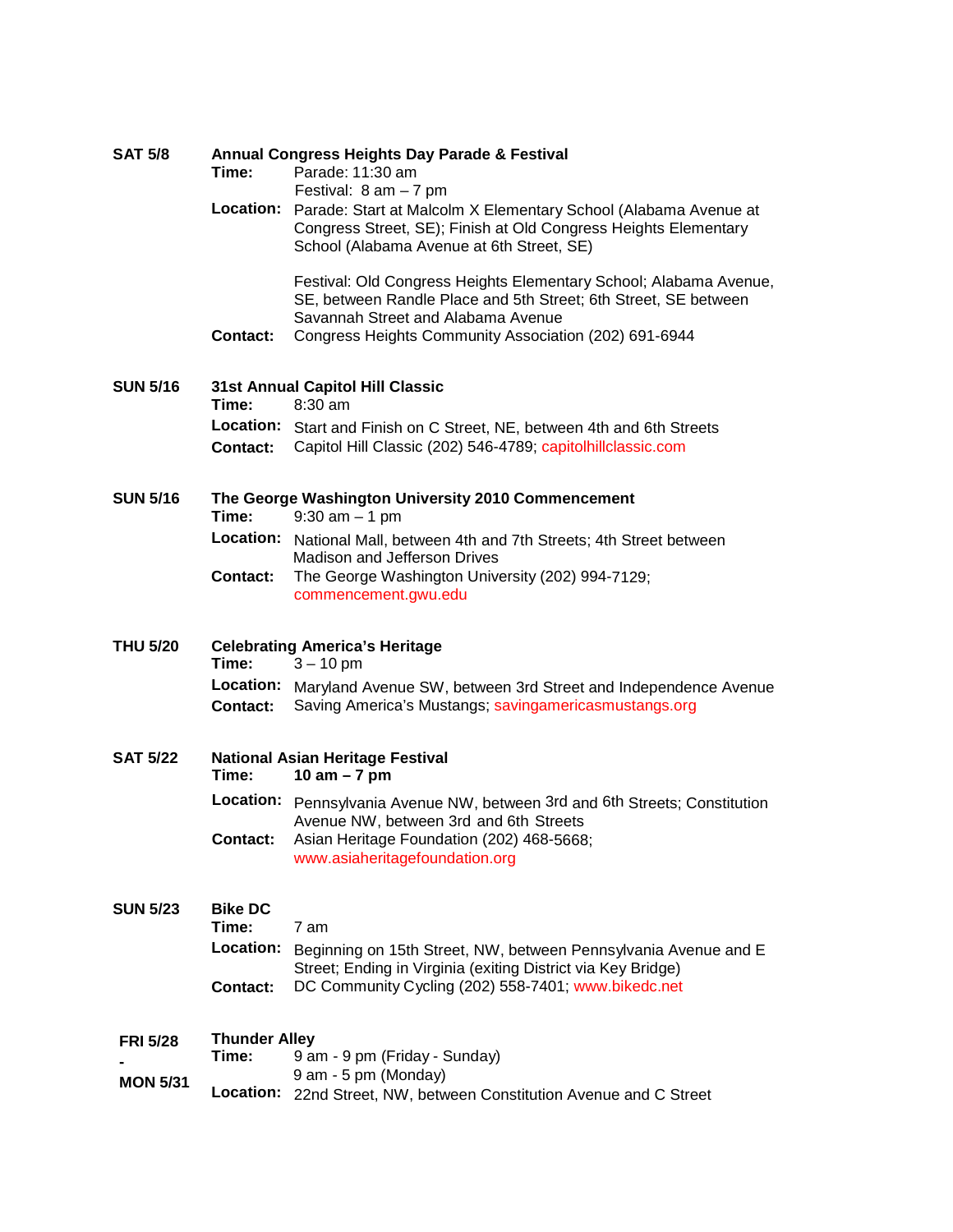| <b>Contact:</b> Rolling Thunder Motorcycle Rally; rollingthundermotorcyclerally.com |  |
|-------------------------------------------------------------------------------------|--|
|-------------------------------------------------------------------------------------|--|

| MON 5/31         | <b>National Memorial Day Parade</b><br>Time:<br>2 pm<br><b>Location:</b><br>Beginning at 7th Street & Constitution Avenue, NW; Ending at 17th |                                                                                                                                                                                                                                                                           |  |  |
|------------------|-----------------------------------------------------------------------------------------------------------------------------------------------|---------------------------------------------------------------------------------------------------------------------------------------------------------------------------------------------------------------------------------------------------------------------------|--|--|
|                  | Contact:                                                                                                                                      | Street & Constitution Avenue, NW<br>Under the Sun Productions (703) 302-1012 ext.227;<br>nationalmemorialdayparade.com                                                                                                                                                    |  |  |
| <b>June 2010</b> |                                                                                                                                               |                                                                                                                                                                                                                                                                           |  |  |
| SAT 6/5          | Time:                                                                                                                                         | <b>Global Race for the Cure</b><br>8 am<br>Location: Beginning on 7th Street, between Madison Drive and Jefferson Drive;<br>Ending on Independence Avenue SW, between 4th Street and 6th Street;<br>National Mall, between 3rd Street and 4th Street; Maryland Avenue SW, |  |  |
|                  | <b>Contact:</b>                                                                                                                               | between 3rdStreet and Independence Avenue; front lawn of the US Capitol<br>Susan G. Komen for the Cure (410) 242-4115;<br>globalrace.info- komen.org                                                                                                                      |  |  |
| <b>SAT 6/5</b>   | <b>DanceAfrica DC 2010</b><br>Saturday: $8 \text{ am} - 7 \text{ pm}$<br>Time:                                                                |                                                                                                                                                                                                                                                                           |  |  |
| <b>SUN 6/6</b>   | <b>Contact:</b>                                                                                                                               | Sunday: $9 \text{ am} - 6 \text{ pm}$<br>Location: 8th Street NE, between Lawrence Street and Jackson Street; Dance<br>Place (3225 8th Street, NE)<br>Dance Place (202) 269-1600; danceplace.org                                                                          |  |  |
| <b>SUN 6/6</b>   | <b>The Post Hunt</b>                                                                                                                          |                                                                                                                                                                                                                                                                           |  |  |
|                  | Time:<br>Location:<br><b>Contact:</b>                                                                                                         | 11:30 am - 5 pm<br>Pennsylvania Avenue NW, between 13th and 14th Streets<br>The Washington Post (202) 334-6000; washingtonpost.com/posthunt                                                                                                                               |  |  |
| <b>SAT 6/12</b>  | Time:                                                                                                                                         | 35th Annual Capital Pride Parade<br>$6:30$ am                                                                                                                                                                                                                             |  |  |
|                  | <b>Location:</b>                                                                                                                              | Beginning at 23rd Street & P Street, NW; Ending at 14th Street & N Street,<br><b>NW</b>                                                                                                                                                                                   |  |  |
|                  | <b>Contact:</b>                                                                                                                               | Capital Pride (202) 719-5304; capitalpride.org                                                                                                                                                                                                                            |  |  |
| <b>SAT 6/12</b>  | Time:<br><b>Location:</b>                                                                                                                     | Lawyers Have Heart 10K and Fun Walk<br>8 am                                                                                                                                                                                                                               |  |  |
|                  | Contact:                                                                                                                                      | Beginning and Ending at 31st Street & K Street, NW<br>American Heart Association (703) 248-1706; www.runlhh.org                                                                                                                                                           |  |  |
| SAT 6/12         | Time:                                                                                                                                         | **CANCELLED** Peace in the Streets Bike-a-Thon<br>8 am                                                                                                                                                                                                                    |  |  |
|                  | <b>Location:</b>                                                                                                                              | Start on Nannie Helen Burroughs Avenue, NE, between Hays Street and<br>Division Avenue; Finish at 5110 Nannie Helen Burroughs Avenue, NE                                                                                                                                  |  |  |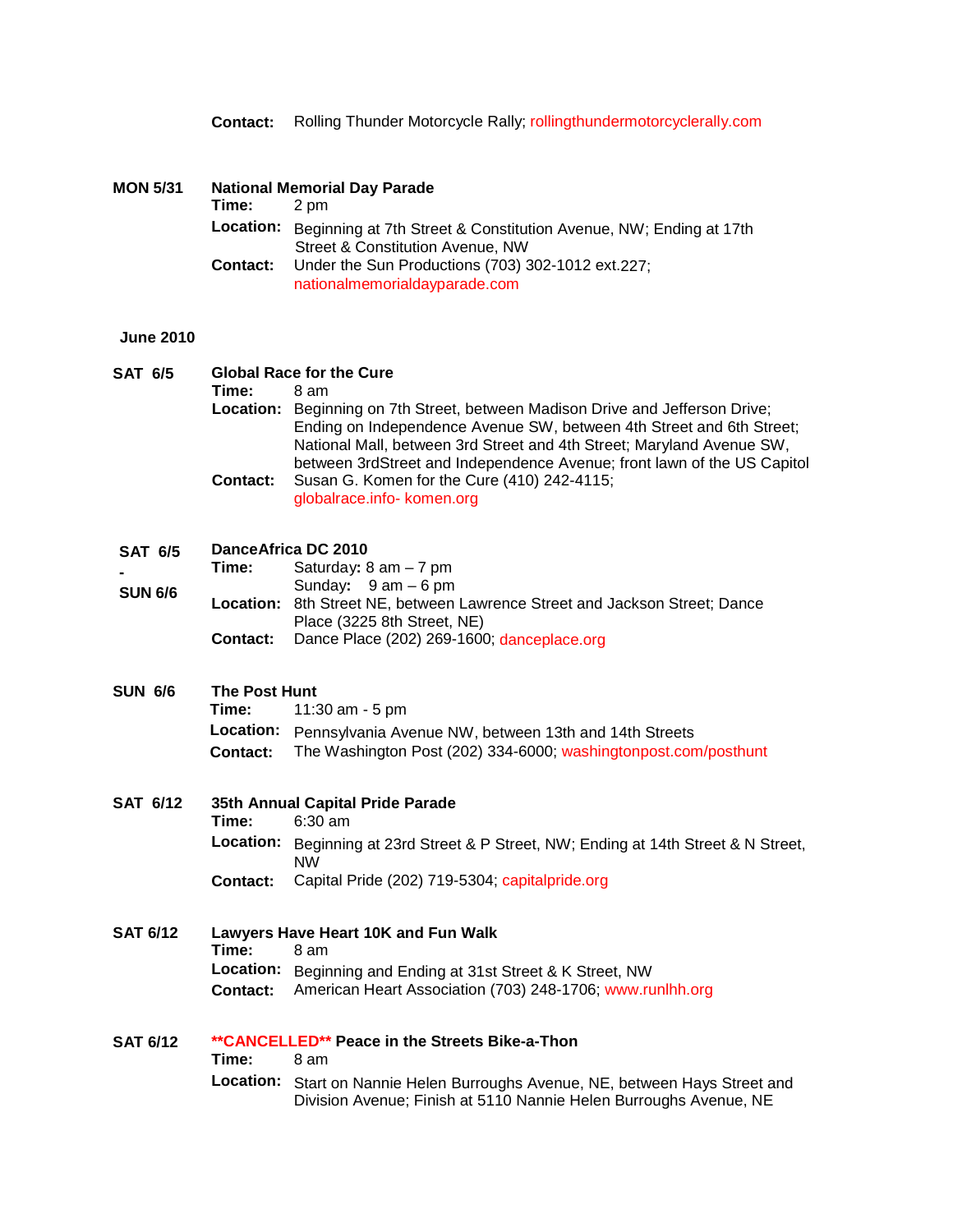|                 | <b>Contact:</b>                              | Holy Christian House of Praise for All People (202) 396-7720;<br>PITSFestival@gmail.com                                                                                                                                                                                                    |
|-----------------|----------------------------------------------|--------------------------------------------------------------------------------------------------------------------------------------------------------------------------------------------------------------------------------------------------------------------------------------------|
| <b>SAT 6/12</b> | Time:<br>Contact:                            | <b>**CANCELLED** Peace in the Streets Parade</b><br>11 $am$<br>Location: Beginning at Minnesota Avenue & Nannie Helen Burroughs<br>Avenue, NE; Finish at 5110 Nannie Helen Burroughs Avenue, NE<br>Holy Christian House of Praise for All People (202) 396-7720;<br>PITSFestival@gmail.com |
| <b>SAT 6/12</b> | Time:<br>Location:<br>Contact:               | <b>**CANCELLED** Peace in the Streets Festival</b><br>11 $am - 8 pm$<br>Nannie Helen Burroughs Avenue NE, between Hays Street and<br><b>Division Avenue</b><br>Holy Christian House of Praise for All People (202) 396-7720;<br>PITSFestival@gmail.com                                     |
| <b>SAT 6/12</b> | Time:<br><b>Location:</b><br><b>Contact:</b> | <b>NCEC Community Day</b><br>11 am $-5$ pm<br>O Street, NW between 4th and 5th Streets; New Jersey Avenue & O<br><b>Street NW Park</b><br>New Covenant Evangelistic Center (202) 588-8484; ncec2@yahoo.com                                                                                 |
| <b>SAT 6/12</b> | Time:<br><b>Location:</b><br><b>Contact:</b> | <b>After Pride Dance Party</b><br>$2 - 11$ pm<br>Church Street, NW between 17th Street and dead end (adjacent to<br>Stead Park)<br>David Perruzza (202) 494-0242                                                                                                                           |
| <b>SUN 6/13</b> | Time:<br>Location:<br>Contact:               | 35th Annual Capital Pride Festival<br>11 $am - 7 pm$<br>Pennsylvania Avenue NW, between 3rd Street and 7th Street;<br>Constitution Avenue NW, between 3rd Street and 7th Street<br>Capital Pride (202) 719-5304; capitalpride.org                                                          |
| <b>SAT 6/19</b> | <b>PurpleStride DC</b><br>Time:<br>Contact:  | $8:30 - 11$ am<br>Location: Beginning and Ending at Pennsylvania Avenue & 13th Street, NW;<br>Freedom Plaza; Pennsylvania Avenue NW, between 13th Street and<br>14th Street<br>Pancreatic Cancer Action Network (877) 272-6226; www.pancan.org                                             |
| <b>SAT 6/19</b> | Time:<br>Location:<br><b>Contact:</b>        | The Old Ebbitt Block Party<br>$4 - 11$ pm<br>G Street NW, between 14th Street and 15th Street<br>The Old Ebbitt Grill; ebbittblockparty.com                                                                                                                                                |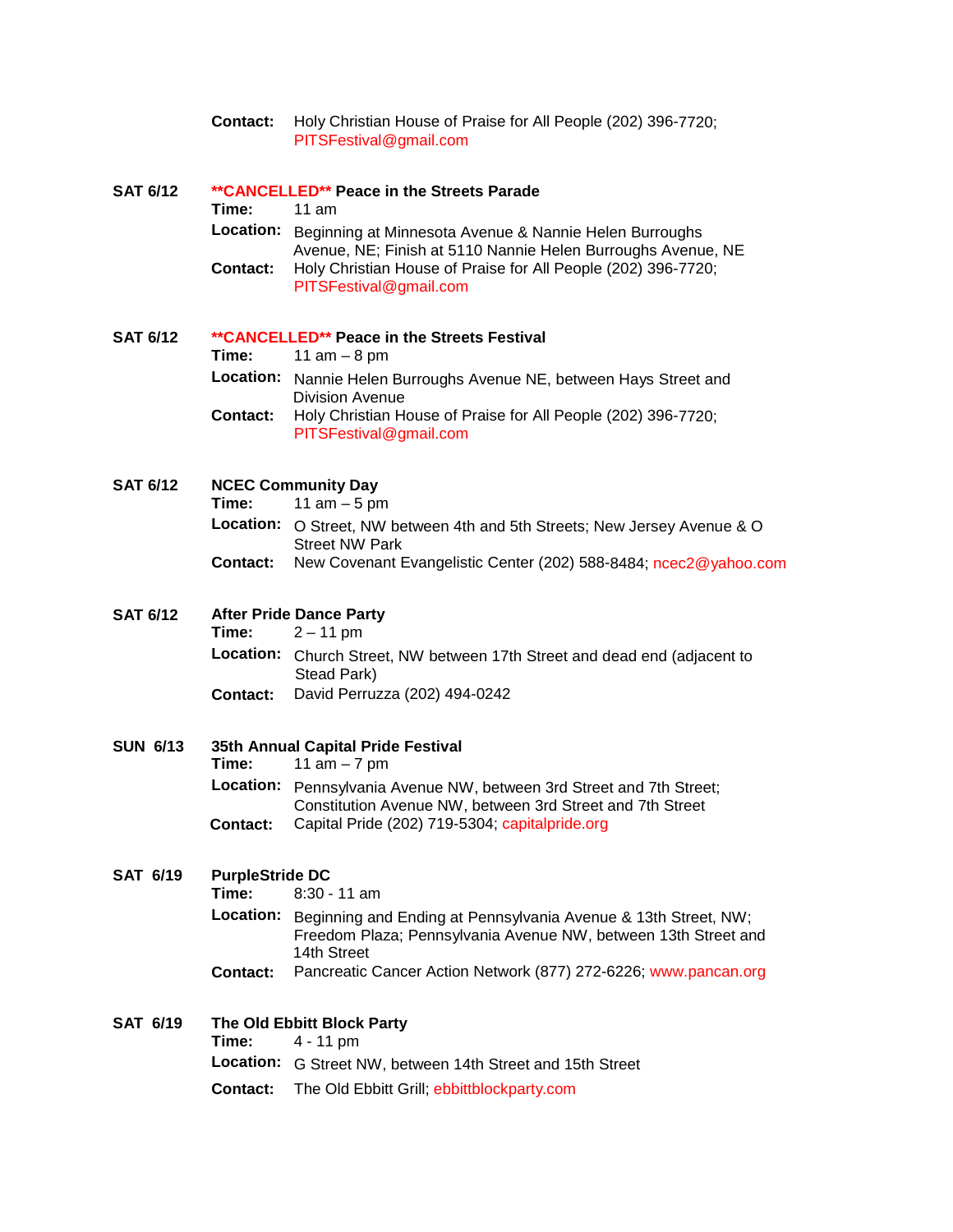| <b>SUN 6/20</b>  | Time:                        | 12th Annual Festa Italiana<br>7 am                                                                                                                                                                                                            |
|------------------|------------------------------|-----------------------------------------------------------------------------------------------------------------------------------------------------------------------------------------------------------------------------------------------|
|                  | Location:                    | 3rd Street NW, between I-395 Ramp and G Street; F Street, NW,<br>between 3rd and 4th Streets                                                                                                                                                  |
|                  | Contact:                     | Festa Italiana Foundation of Washington DC; festaitalianadc.com                                                                                                                                                                               |
| <b>SUN 6/20</b>  | Time:                        | <b>Washington DC Triathlon</b><br>$5:30$ am                                                                                                                                                                                                   |
|                  |                              | Location: Swim: Potomac River<br>Bike: Start at Independence Avenue at West Basin Drive, SW; Finish at<br>23rd Street and Ohio Drive, SW                                                                                                      |
|                  | Contact:                     | Run: Start at Independence Avenue at West Basin Drive, SW; Finish on<br>Pennsylvania Avenue NW, between 3rd and 4th Streets<br>Washington Sports & Event Management (202) 629-0200                                                            |
|                  |                              |                                                                                                                                                                                                                                               |
| <b>FRI 6/25</b>  | Time:                        | <b>Men's Health and Wellness Fair</b><br>11 am - 3 pm                                                                                                                                                                                         |
|                  | Contact:                     | Location: 13th Street SE, between G Street and I Street<br>DC Department of Health (202) 442-5925; doh.dc.gov                                                                                                                                 |
| <b>SAT 6/26</b>  | Time:                        | 18th Annual Caribbean Carnival Parade<br>11 am                                                                                                                                                                                                |
|                  | <b>Location:</b>             | Beginning at Georgia Avenue & Missouri Avenue, NW; Ending at<br>Georgia Avenue & Barry Place, NW                                                                                                                                              |
|                  | Contact:                     | DC Caribbean Carnival (301) 346-9635; dccaribbeancarnival.org                                                                                                                                                                                 |
| <b>SAT 6/26</b>  | Time:                        | 18th Annual National Capital Barbecue Battle<br>Saturday: 11 am - 9 pm<br>Sunday: 11 am - 7:30 pm                                                                                                                                             |
| <b>SUN 6/27</b>  | <b>Location:</b>             | Pennsylvania Avenue, NW, between 9th and 14th Streets; 10th Street,                                                                                                                                                                           |
|                  |                              | NW, between Constitution Avenue and E Street; 11th Street, NW, between<br>Constitution Avenue and E Street; 12th Street, NW,<br>between Constitution Avenue and E Street; 13th Street, NW, between<br><b>Constitution Avenue and E Street</b> |
|                  | <b>Contact:</b>              | National Capital Barbecue Battle (202) 488-6990; bbqdc.com                                                                                                                                                                                    |
| <b>SAT 6/26</b>  | Time:                        | 18th Annual Caribbean Carnival Festival<br>$12 - 7$ pm                                                                                                                                                                                        |
| <b>SUN 6/27</b>  | Location:<br><b>Contact:</b> | Banneker Field (Outer Field and Upper Level)<br>DC Caribbean Carnival (301) 346-9635; dccaribbeancarnival.org                                                                                                                                 |
| <b>July 2010</b> |                              |                                                                                                                                                                                                                                               |
| <b>SUN 7/4</b>   |                              | July 4th at the National Archives                                                                                                                                                                                                             |

**Time:** 8:30 - 11 am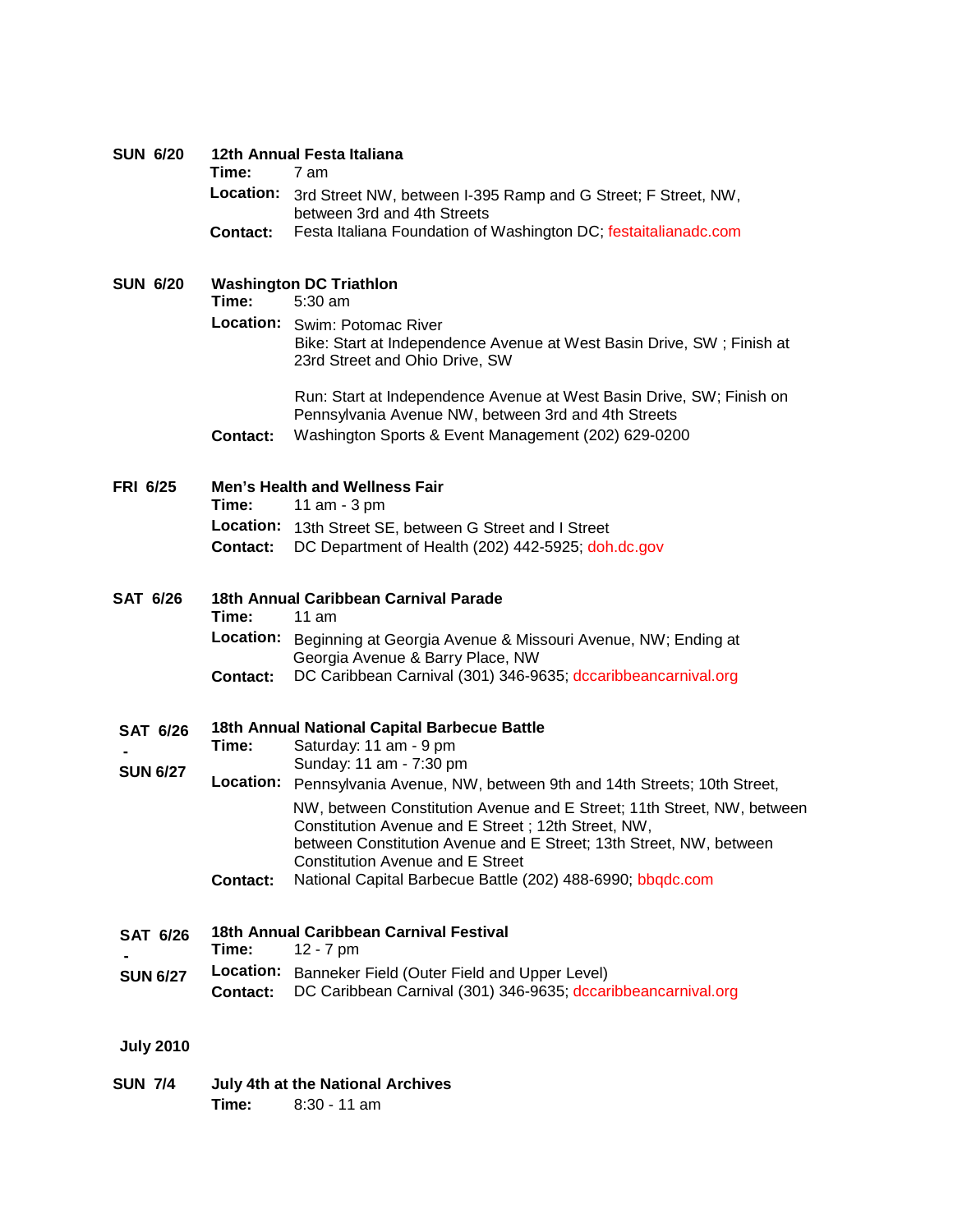**Contact:** National Archives (866) 272-6272; archives.gov

| <b>SUN 7/4</b>  | National Independence Day parade<br>Time:<br>$12 \text{ pm}$ |                                                                                                                                                                                                                                                                                                                                             |  |
|-----------------|--------------------------------------------------------------|---------------------------------------------------------------------------------------------------------------------------------------------------------------------------------------------------------------------------------------------------------------------------------------------------------------------------------------------|--|
|                 | Location:                                                    | Start at 7th Street & Constitution Avenue, NW; Finish at 17th Street &                                                                                                                                                                                                                                                                      |  |
|                 | Contact:                                                     | <b>Constitution Avenue, NW</b><br>America's National Independence Day Parade (800) 215-6405;<br>july4thparade.com                                                                                                                                                                                                                           |  |
| <b>SUN 7/4</b>  | Time:                                                        | The Palisades 44th Annual Fourth of July Parade<br>$12 \text{ pm}$                                                                                                                                                                                                                                                                          |  |
|                 | Location:                                                    | Start on Whitehaven Parkway, NW, between Foxhall Road and<br>Macarthur Boulevard; Finish at Palisades Recreation Center (5200<br>Sherier Place, NW)                                                                                                                                                                                         |  |
|                 | Contact:                                                     | The Palisades Citizens Association (202) 363-7441                                                                                                                                                                                                                                                                                           |  |
| <b>SUN 7/11</b> | <b>Capital Criterium</b><br>Time:                            | $8$ am $-3$ pm                                                                                                                                                                                                                                                                                                                              |  |
|                 | <b>Location:</b>                                             | F Street, NW, between 12th and 13th Streets; 12th Street, NW, between<br>F Street and Pennsylvania Avenue; E Street, NW, between 11th and<br>13th Streets; 11th Street, NW, between E Street and Pennsylvania<br>Avenue; Pennsylvania Avenue NW, between 9th and 13th Streets;<br>13th Street, NW, between F Street and Pennsylvania Avenue |  |
|                 | Contact:                                                     | DC Velo Limited (202) 251-0454; dcvelo.com                                                                                                                                                                                                                                                                                                  |  |
| <b>WED 7/14</b> | L'Enfant Café Bastille Day<br>$4 - 11$ pm<br>Time:           |                                                                                                                                                                                                                                                                                                                                             |  |
|                 | Contact:                                                     | Location: Vernon Street, NW, between 18th and 19th Streets<br>L'Enfant Café-Bar (202) 319-1800; lenfantcafe.com                                                                                                                                                                                                                             |  |
| <b>SAT 7/17</b> | 13th Annual National Press Club 5K<br>Time:<br>8 am          |                                                                                                                                                                                                                                                                                                                                             |  |
|                 | Location:<br><b>Contact:</b>                                 | Beginning on F Street, NW between 13th and 14th Streets<br>National Press Club (202) 662-7500; npc.press.org                                                                                                                                                                                                                                |  |
| <b>SAT 7/17</b> | Time:                                                        | <b>**CANCELLED** Summerfest</b><br>$12 - 6$ pm                                                                                                                                                                                                                                                                                              |  |
|                 | <b>Location:</b>                                             | 5th Street, NW between H and I Streets; I Street, NW between 5th and<br>6th Streets                                                                                                                                                                                                                                                         |  |
|                 | <b>Contact:</b>                                              | Gospel Rescue Ministries (202) 842-1731; grm.org                                                                                                                                                                                                                                                                                            |  |
| <b>SUN 7/25</b> | Time:                                                        | <b>Boy Scouts of America Grand Centennial Parade</b><br>1 pm                                                                                                                                                                                                                                                                                |  |
|                 |                                                              | Location: Start at 7th Street & Madison Drive, NW; Finish at Constitution &                                                                                                                                                                                                                                                                 |  |

Virginia Avenues, NW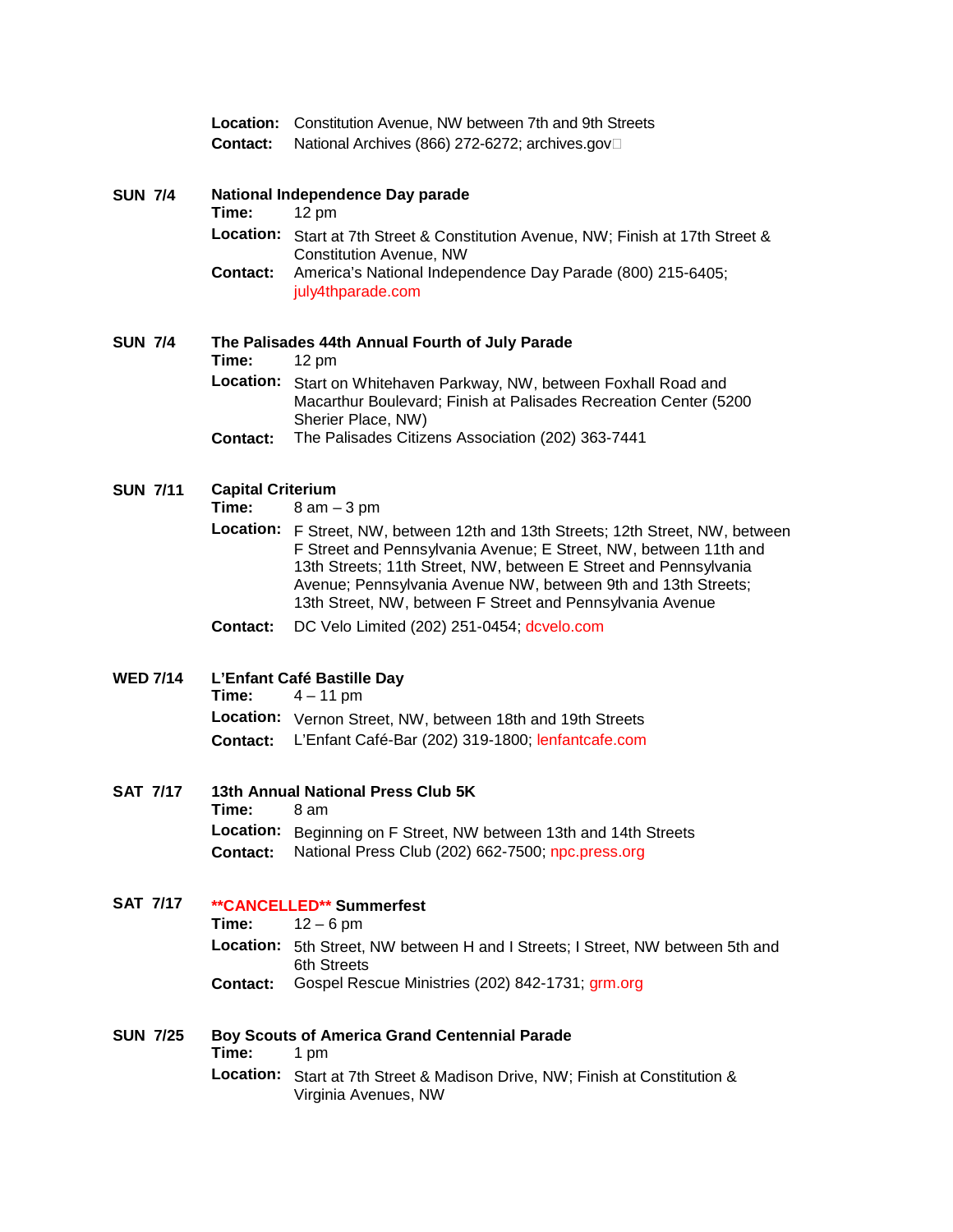**Contact:** Boy Scouts of America (301) 214-9109; [boyscouts-](http://www.boyscouts-ncac.org/centennial) [ncac.org/centennial](http://www.boyscouts-ncac.org/centennial)

### **August 2010**

| <b>SAT 8/7</b>  | Time:                      | <b>Lil' Benny Alley Dedication</b><br>10 <sub>am</sub>                                                                                                |
|-----------------|----------------------------|-------------------------------------------------------------------------------------------------------------------------------------------------------|
|                 | Contact:                   | Location: 11th Street, NW, between T and U Streets<br>Andrew Hopkins (202) 727-6224                                                                   |
| <b>SUN 8/15</b> |                            | <b>**CANCELLED** Zumba Master Class</b>                                                                                                               |
|                 | Time:                      | $2 \text{ pm} - 3 \text{ pm}$<br>Location: F Street NW, between 6th Street and 7th Street                                                             |
|                 | Contact:                   | Washington Mystics (202) 527-7540; www.washingtonmystics.com                                                                                          |
| <b>SAT 8/21</b> | Time:                      | 9th Annual Community Health and "Healthcare on Wheels" Health Fair<br>11 $am - 3 pm$                                                                  |
|                 | <b>Location:</b>           | King Greenleaf Recreation Center; Canal Street, SW, between<br>Delaware Avenue and N Street,; N Street, SW, between Canal and<br><b>First Streets</b> |
|                 | Contact:                   | South Washington/West of the River Family Strengthening<br>Collaborative (202) 488-7997; swwrfsc.org                                                  |
| <b>SAT 8/21</b> | Time:                      | <b>**CANCELLED** 20th Annual Stone Soul Picnic</b><br>12 $am - 8 pm$                                                                                  |
|                 | <b>Location:</b>           | RFK Stadium (Lots 7, 8 and 9)                                                                                                                         |
|                 | Contact:                   | Radio One (301) 429-2617                                                                                                                              |
| <b>TUE 8/31</b> | Time:                      | <b>Yes! Organic Market Ribbon Cutting</b><br>12:30 pm $-7$ pm                                                                                         |
|                 | Location:<br>Contact:      | Prout Street SE, between Nicholson Street and Pennsylvania Avenue<br>Yes! Organic Market (703) 927-9507; www.yesorganicmarket.com                     |
| September 2010  |                            |                                                                                                                                                       |
| <b>MON 9/6</b>  | <b>Labor Day Pig Roast</b> | <b>Time:</b> $11 \text{ am} - 5 \text{ pm}$                                                                                                           |
|                 |                            | Location: T Street, NW, between 13th Street and 14th Street                                                                                           |
|                 | Contact:                   | Café Saint Ex (202) 265-7839; saint-ex.com                                                                                                            |
| <b>SAT 9/11</b> |                            | <b>Black Family Reunion Celebration</b>                                                                                                               |
|                 | Time:<br>Location:         | 11 am $-5:30$ pm<br>National Mall, between 7th Street and 14th Street                                                                                 |
|                 | <b>Contact:</b>            | National Council of Negro Women (202) 737-0120; www.ncnw.org                                                                                          |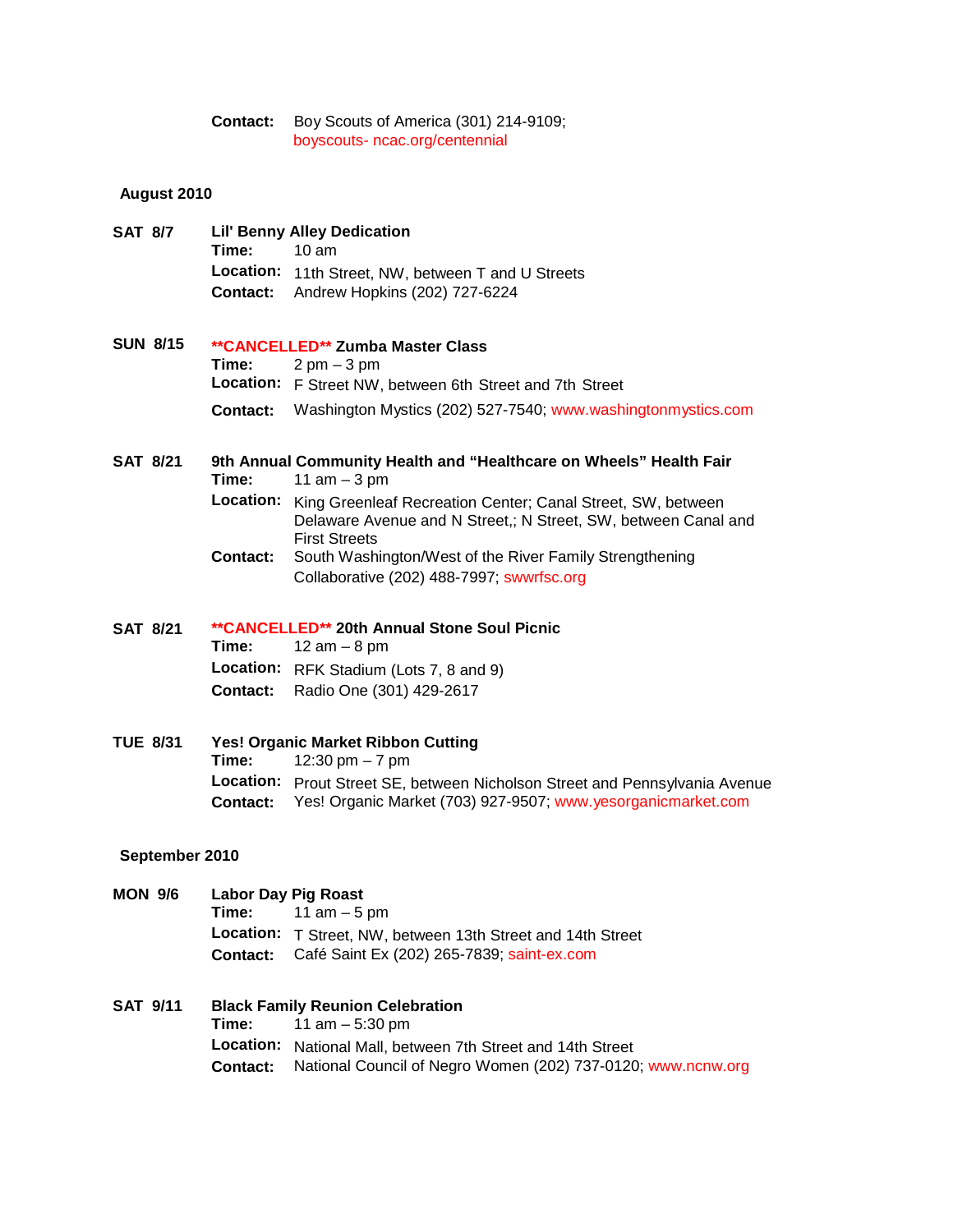| Time:<br><b>Location:</b><br><b>Contact:</b> | <b>18th Annual Arts on Foot Festival</b><br>11 $am - 6 pm$<br>F Street, NW, between 6th Street and 7th Street; F Street, NW, between<br>7th Street and 9th Street; 8th Street, NW, between E Street and F Street<br>Pennsylvania Quarter Neighborhood Association (202) 626-0011; |
|----------------------------------------------|-----------------------------------------------------------------------------------------------------------------------------------------------------------------------------------------------------------------------------------------------------------------------------------|
|                                              | artsonfoot.org                                                                                                                                                                                                                                                                    |
| <b>Nation's Triathlon</b><br>Time:           | 6:30 $am - 2 pm$<br>Location: Swim: Potomac River                                                                                                                                                                                                                                 |
|                                              | Bike: Start and Finish at West Potomac Park (Independence<br>Avenue & West Basin Drive, SW);                                                                                                                                                                                      |
|                                              | Run: Start at West Potomac Park (Independence Avenue & West Basin<br>Drive, SW); Finish at East Potomac Park (Ohio Drive & West Basin Drive,<br>SW)                                                                                                                               |
| Contact:                                     | Charles Brodsky (202) 629-0200; www.nationstri.com                                                                                                                                                                                                                                |
| Time:                                        | 32nd Annual Adams Morgan Day Festival<br>$12 - 7$ pm                                                                                                                                                                                                                              |
| Location:<br>Contact:                        | 18th Street NW, between Florida Avenue and Columbia Road; Belmont<br>Road NW, between Columbia Road and 18th Street<br>Adams Morgan Main street (202) 232-1960; adamsmorgandayfestival.com                                                                                        |
| <b>H</b> Street Festival<br>Time:            | 10 $am - 7$ pm<br>Location: H Street, NE, between 8th and 14th Streets                                                                                                                                                                                                            |
|                                              | H Street, Main Street, (202) 543-016; hstreet.org                                                                                                                                                                                                                                 |
| Time:<br>Location:<br><b>Contact:</b>        | <b>National Black L.U.V. Festival</b><br>12 pm $-7$ pm<br>John Marshall Park; C Street, NW, between 3rd Street and 6th Street<br>Black L.U.V. Festival (202) 547-2459; www.blackluvfest.com                                                                                       |
| <b>Urban Wheat Field</b><br>Time:            | Thursday: $7 \text{ am} - 5 \text{ pm}$<br>Friday: $8 \text{ am} - 4 \text{ pm}$                                                                                                                                                                                                  |
| Location:<br>Contact:                        | Maryland Avenue, SW, between 3rd Street and Constitution Avenue<br>Wheat Foods Council (303) 840-8787; wheatfoods.org                                                                                                                                                             |
| Time:<br>Location:<br><b>Contact:</b>        | <b>National Book Festival</b><br>9 am<br>National Mall between 3rd and 7th Streets; 4th Street between<br>Pennsylvania Avenue, NW and Independence Avenue, SW<br>Library of Congress (202) 707-5000; loc.gov/bookfest                                                             |
|                                              | <b>Contact:</b>                                                                                                                                                                                                                                                                   |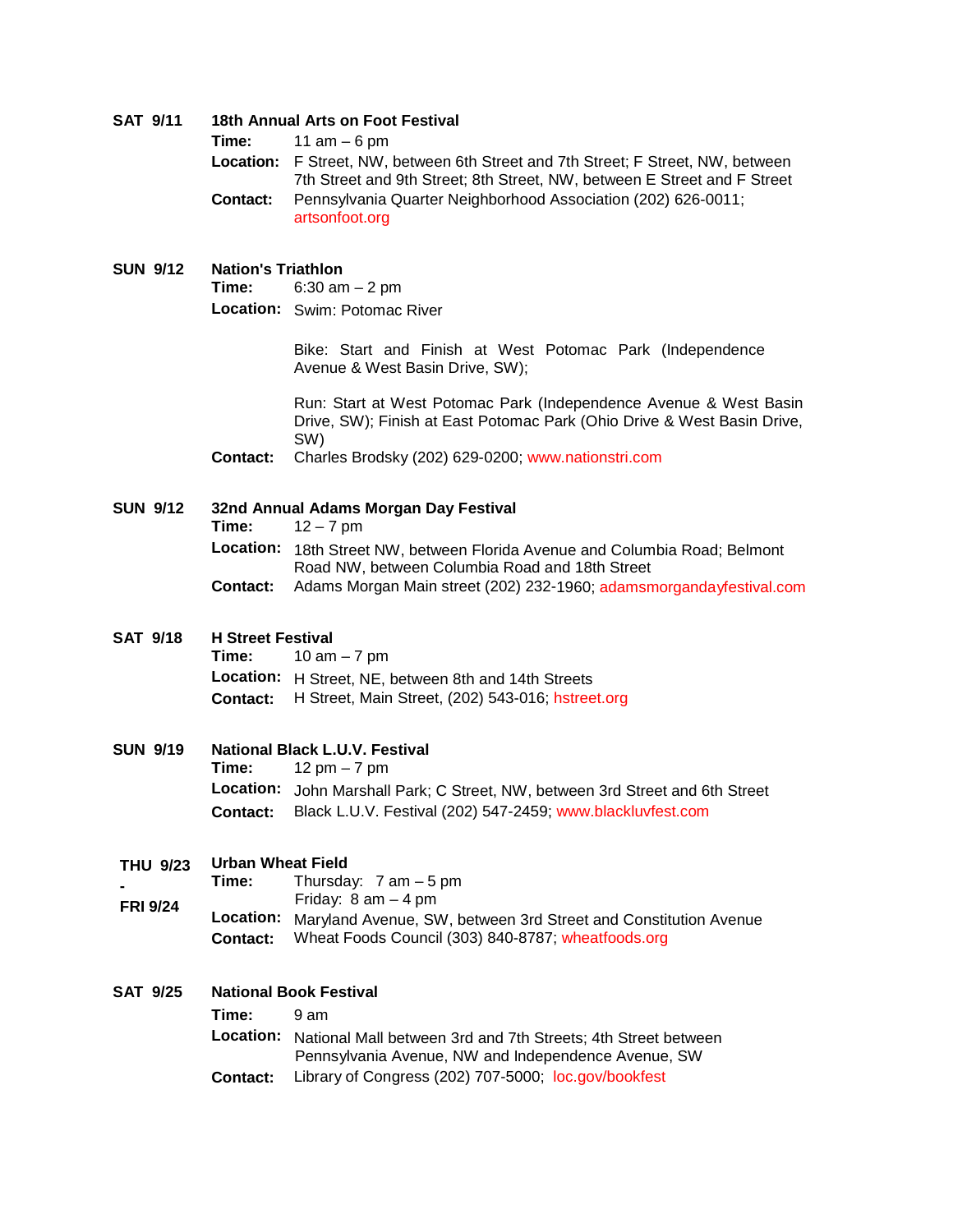### **SAT 9/25 Communitywide Health Fair**

| Time:    | $9$ am $-3$ pm                                         |
|----------|--------------------------------------------------------|
|          | Location: 3rd Street NW, between Q Street and R Street |
| Contact: | Mt. Sinai Baptist Church (202) 667-1833; msbcdc.org    |

### **SAT 9/25 Peace Lutheran Church Community Day and Health Fair Time:** Parade: 10 am – 11 am Festival: 11 am – 5 pm **Location:** Parade: Start and Finish at Peace Lutheran Church (49th Place & Ames Street, NE) Festival: 49th Place NE, between Blaine Street and Central Avenue; Ames Street NE, between 50th Street and Sycamore Street **Contact:** Peace Lutheran Church (202) 398-5504

| <b>SAT 9/25</b> | <b>Barracks Row Fall Festival on Capitol Hill</b> |                                                                       |  |
|-----------------|---------------------------------------------------|-----------------------------------------------------------------------|--|
|                 |                                                   | <b>Time:</b> $11 \text{ am} - 5 \text{ pm}$                           |  |
|                 |                                                   | Location: 8th Street, SE, between E Street and I Street               |  |
|                 |                                                   | Contact: Barracks Row Main Street (202) 544-3188; www.barracksrow.org |  |

**SAT 9/25 Walk for the Animals**

| Time: | $12 \text{ pm}$ |
|-------|-----------------|
|-------|-----------------|

- **Location:** Start and Finish at Marie Reed Learning Center (2200 Champlain Street, NW)
- **Contact:** Washington Humane Society (202) 676-2396; [www.humanesocietywalk.org](http://www.humanesocietywalk.org/)

# **SAT 9/25 17th Street Festival**

**Time:** 2 pm - 6 pm

|                 | Location: 17th Street NW, between Riggs Place and P Street; R Street NW, |
|-----------------|--------------------------------------------------------------------------|
|                 | between 17th Street and New Hampshire Avenue                             |
| <b>Contact:</b> | Ross Elementary School PTA & Historic DuPont Circle Main Streets (202)   |
|                 | 549-6948; www.rosselementary.org                                         |

| <b>SAT 9/25</b><br><b>SUN 9/26</b> | Time:<br><b>Location:</b><br><b>Contact:</b> | <b>Capital Challenge Walk MS (Sidewalks Only)</b><br>$8:30 \text{ am}$<br>Beginning in Virginia (entering District via Memorial Bridge); Ending<br>at the US Capitol<br>National MS Society (202) 296-5363; capital challenge walk ms.org |
|------------------------------------|----------------------------------------------|-------------------------------------------------------------------------------------------------------------------------------------------------------------------------------------------------------------------------------------------|
| SUN 9/26                           | Fiesta DC                                    |                                                                                                                                                                                                                                           |

| Time:           | 12 pm - 7 pm                                                                  |
|-----------------|-------------------------------------------------------------------------------|
|                 | Location: Mount Pleasant Street NW, between Park Road and Columbia Road; 17th |
|                 | Street NW, between Park Road and Lamont Street; Lamont Street NW,             |
|                 | between 17th Street and Mount Pleasant Street; Argonne Place NW,              |
|                 | between Harvard Street and Mount Pleasant Street                              |
| <b>Contact:</b> | Fiesta DC (202) 232-4393; www.fiestadc.org                                    |
|                 |                                                                               |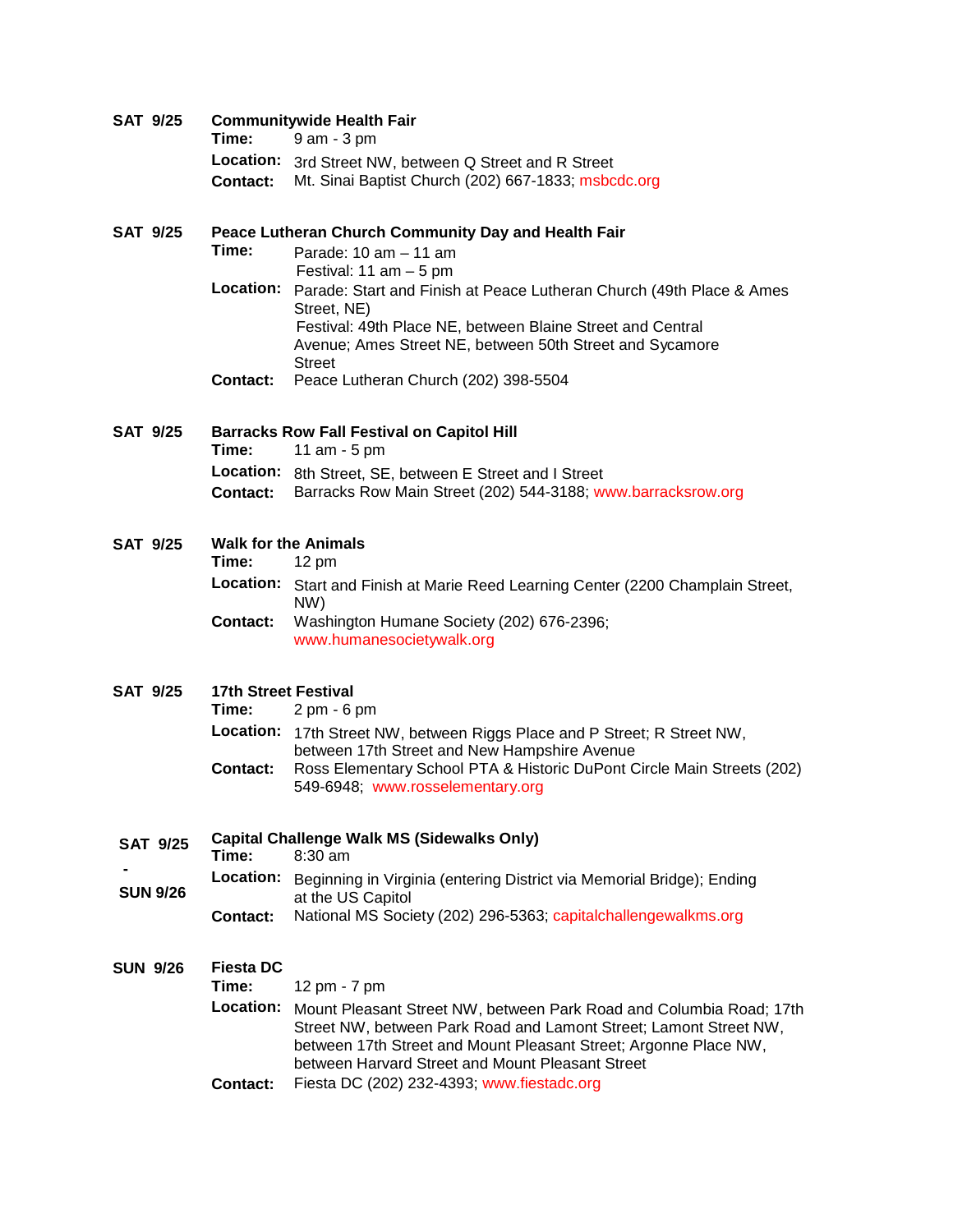### **October 2010**

|                 | <b>SAT 10/2</b> | Time:                              | 24th Annual AIDS Walk Washington<br>$8:15 - 11$ am                                                                                                                                                                                           |
|-----------------|-----------------|------------------------------------|----------------------------------------------------------------------------------------------------------------------------------------------------------------------------------------------------------------------------------------------|
|                 |                 | <b>Location:</b>                   | Start and Finish at 13th Street & Pennsylvania Avenue, NW; Freedom<br>Plaza; Pennsylvania Avenue, NW, between 13th Street and 14th Street                                                                                                    |
|                 |                 | <b>Contact:</b>                    | Whitman-Walker Clinic (202) 332-9255; aidswalkwashington.org                                                                                                                                                                                 |
|                 | <b>SAT 10/2</b> | Time:                              | <b>Ronald D. Paul Companies Kidney Walk</b><br>9 am                                                                                                                                                                                          |
|                 |                 | Location:                          | Start and Finish at the Washington Harbour<br>1-Mile Walk: Start and Finish at Sequoia                                                                                                                                                       |
|                 |                 | <b>Contact:</b>                    | National Kidney Foundation (202) 244-7900; kidneywdc.org                                                                                                                                                                                     |
| <b>SAT 10/2</b> |                 | Time:                              | <b>National Memory Walk</b><br>10 <sub>am</sub>                                                                                                                                                                                              |
|                 |                 | <b>Location:</b>                   | Start and Finish in Nationals Park; Half Street SE, between M Street<br>and N Street; N Street SE, between South Capitol Street and First<br><b>Street</b>                                                                                   |
|                 |                 | <b>Contact:</b>                    | Alzheimer's Association (703) 359-4440; www.alz.org/nca                                                                                                                                                                                      |
|                 | <b>SAT 10/2</b> | Time:                              | <b>Leonard "Bud" Doggett Dedication Ceremony</b><br>11 $am - 3:30 pm$                                                                                                                                                                        |
|                 |                 | Location:<br><b>Contact:</b>       | 13th Street, NW, between K Street and L Street<br>DC Fire & Emergency Medical Services (202) 673-3331; www.fems.dc.gov                                                                                                                       |
|                 | <b>SAT 10/2</b> | <b>Cleveland Park Day</b><br>Time: | 1 pm $-5$ pm                                                                                                                                                                                                                                 |
|                 |                 |                                    | Location: Connecticut Avenue NW Access Lane (East), between Macomb Street<br>and Ordaway Street; Federal Realty Parking Lot (Connecticut Avenue &<br>Ordaway Street, NW); The Macklin Parking Lot (Connecticut Avenue &<br>Newark Street, NW |
|                 |                 | <b>Contact:</b>                    | Cleveland Park Citizens Association (202) 365-3372;<br>www.clevelandparkisus.org                                                                                                                                                             |
|                 | <b>SUN 10/3</b> | Time:                              | 5k for Kennedy Institute Kids<br>$10 \text{ am}$                                                                                                                                                                                             |
|                 |                 | <b>Location:</b>                   | Start and finish at Catholic University of America-DuFour Center<br>(Taylor Street & John McCormack Drive, NE)                                                                                                                               |
|                 |                 | <b>Contact:</b>                    | Catholic University of America-Disabilities Support Services; (202) 319-<br>5211                                                                                                                                                             |
|                 | <b>SUN 10/3</b> |                                    | 8th Annual Turkish Festival                                                                                                                                                                                                                  |
|                 |                 | Time:                              | 11 $am - 7 pm$                                                                                                                                                                                                                               |
|                 |                 | Location:                          | Pennsylvania Avenue NW, between 12th Street and 14th Street; 13th<br>Street NW, between E Street and Pennsylvania Avenue                                                                                                                     |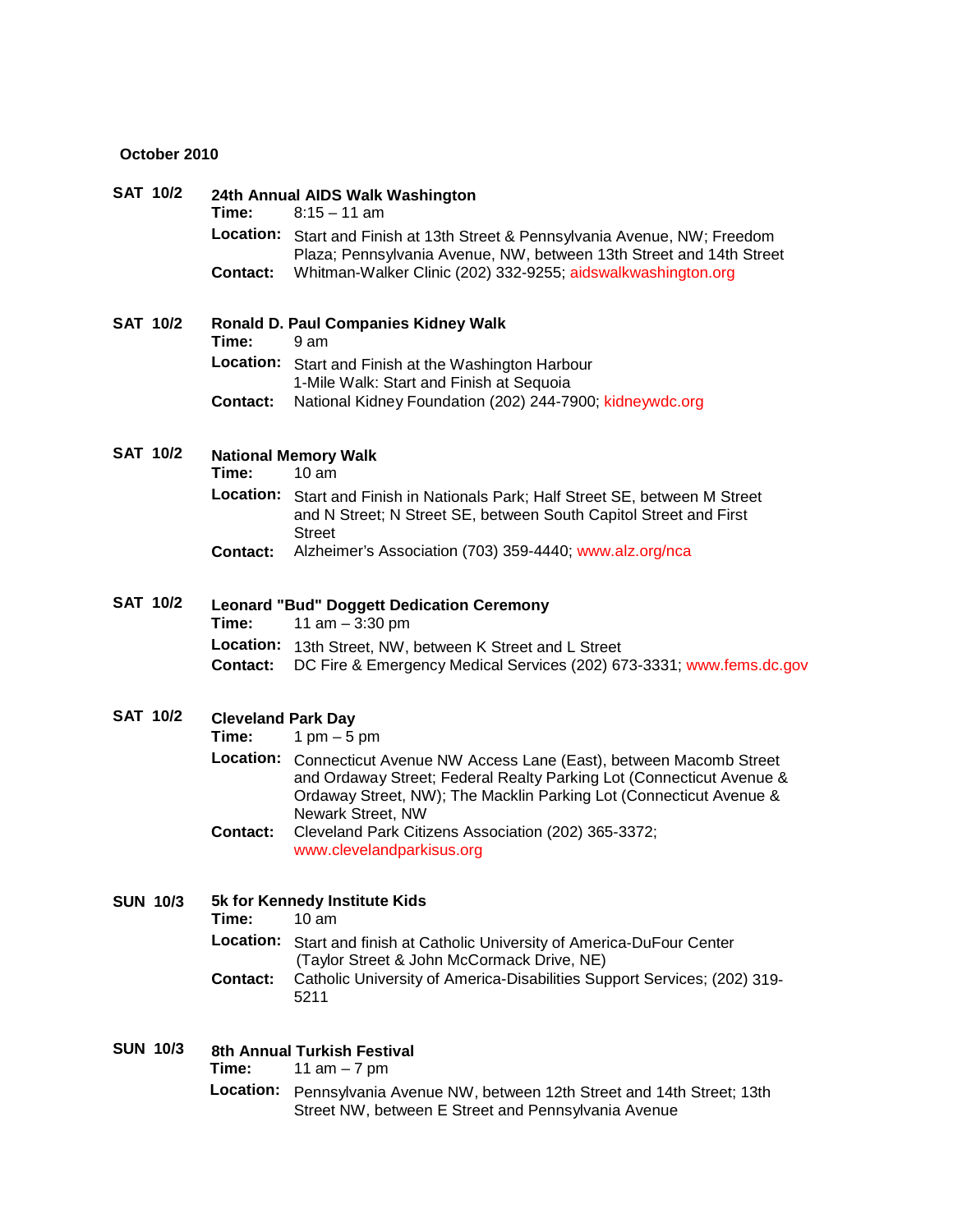|                  | Contact:                                                           | American Turkish Association of Washington, DC (888) 282-3236;<br>turkishfestival.org                                                                                                                                                                           |  |
|------------------|--------------------------------------------------------------------|-----------------------------------------------------------------------------------------------------------------------------------------------------------------------------------------------------------------------------------------------------------------|--|
| <b>FRI 10/8</b>  | <b>Rededication and Renaming Service</b><br>Time:<br>10 am - 12 pm |                                                                                                                                                                                                                                                                 |  |
|                  |                                                                    | Location: A.M.E. Church Finance Department (1134 11th Street, NW); 11th                                                                                                                                                                                         |  |
|                  | <b>Contact:</b>                                                    | Street NW, between M Street and Massachusetts Avenue<br>African Methodist Episcopal Church (202) 371-8700;<br>www.ame-church.com                                                                                                                                |  |
| <b>FRI 10/8</b>  | Time:                                                              | <b>Washington DC Breast Cancer 3-Day Walk</b><br>Friday: 7 am                                                                                                                                                                                                   |  |
| <b>SUN 10/10</b> |                                                                    | Sunday: 6:30 am                                                                                                                                                                                                                                                 |  |
|                  | <b>Location:</b>                                                   | Friday: Beginning at Nationals Ballpark; Ending in Maryland (exiting the<br>District via Massachusetts Avenue)                                                                                                                                                  |  |
|                  |                                                                    | Sunday: Beginning in Maryland (entering the District via River Road);                                                                                                                                                                                           |  |
|                  | Contact:                                                           | Freedom Plaza; Ending at the Lincoln Memorial<br>Susan G. Koman for the Cure; (800) 996-3329; www.the3day.org                                                                                                                                                   |  |
|                  |                                                                    |                                                                                                                                                                                                                                                                 |  |
| <b>SAT 10/9</b>  | Time:                                                              | <b>Festival of the Building Arts</b><br>10 am $-5$ pm                                                                                                                                                                                                           |  |
|                  | <b>Location:</b>                                                   | National Building Museum; F Street, NW between 4th and 5th Streets                                                                                                                                                                                              |  |
|                  | Contact:                                                           | National Building Museum (202) 272-2448; nbm.org                                                                                                                                                                                                                |  |
| <b>SAT 10/9</b>  |                                                                    | <b>Taste of Georgetown</b>                                                                                                                                                                                                                                      |  |
|                  | Time:                                                              | 11 $am - 4 pm$                                                                                                                                                                                                                                                  |  |
|                  | <b>Location:</b>                                                   | Wisconsin Avenue, NW, between K Street and M Street; Grace Street,<br>NW, between Wisconsin Avenue and Cecil Place; Verizon (1049<br>Wisconsin Avenue, NW), Eagle Bank (1044 Wisconsin Avenue, NW), and<br>Grace Church (1041Wisconsin Avenue, NW) Parking Lots |  |
|                  | <b>Contact:</b>                                                    | Georgetown BID (202) 298-9222; tasteofgeorgetown.com                                                                                                                                                                                                            |  |
| <b>SAT 10/9</b>  | Time:                                                              | <b>**CANCELLED** Greater U Street Parade &amp; Festival</b><br>Parade: 12 pm                                                                                                                                                                                    |  |
|                  | Location:                                                          | Festival: $12 - 8$ pm                                                                                                                                                                                                                                           |  |
|                  |                                                                    | Parade: Start on Vermont Avenue NW, between T Street and U Street;<br>Finish on Langston Hughes Way NW, between 13th Street and 14th Street                                                                                                                     |  |
|                  | Contact:                                                           | Festival: Vermont Avenue NW, between T Street and U Street;<br>Langston Hughes Way NW, between 13th Street and 14th Street<br>Greater U Street Historic Foundation (202) 518-3192; greaterustreet.org                                                           |  |
| <b>SAT 10/16</b> | <b>Taste of Tivoli North</b><br>Time:                              |                                                                                                                                                                                                                                                                 |  |
|                  | Location:                                                          | $12 - 6$ pm<br>Spring Road NW, between 13th Street and 14th Street                                                                                                                                                                                              |  |
|                  | <b>Contact:</b>                                                    | MaruMontero.com, TivoliNorth.com                                                                                                                                                                                                                                |  |
|                  |                                                                    |                                                                                                                                                                                                                                                                 |  |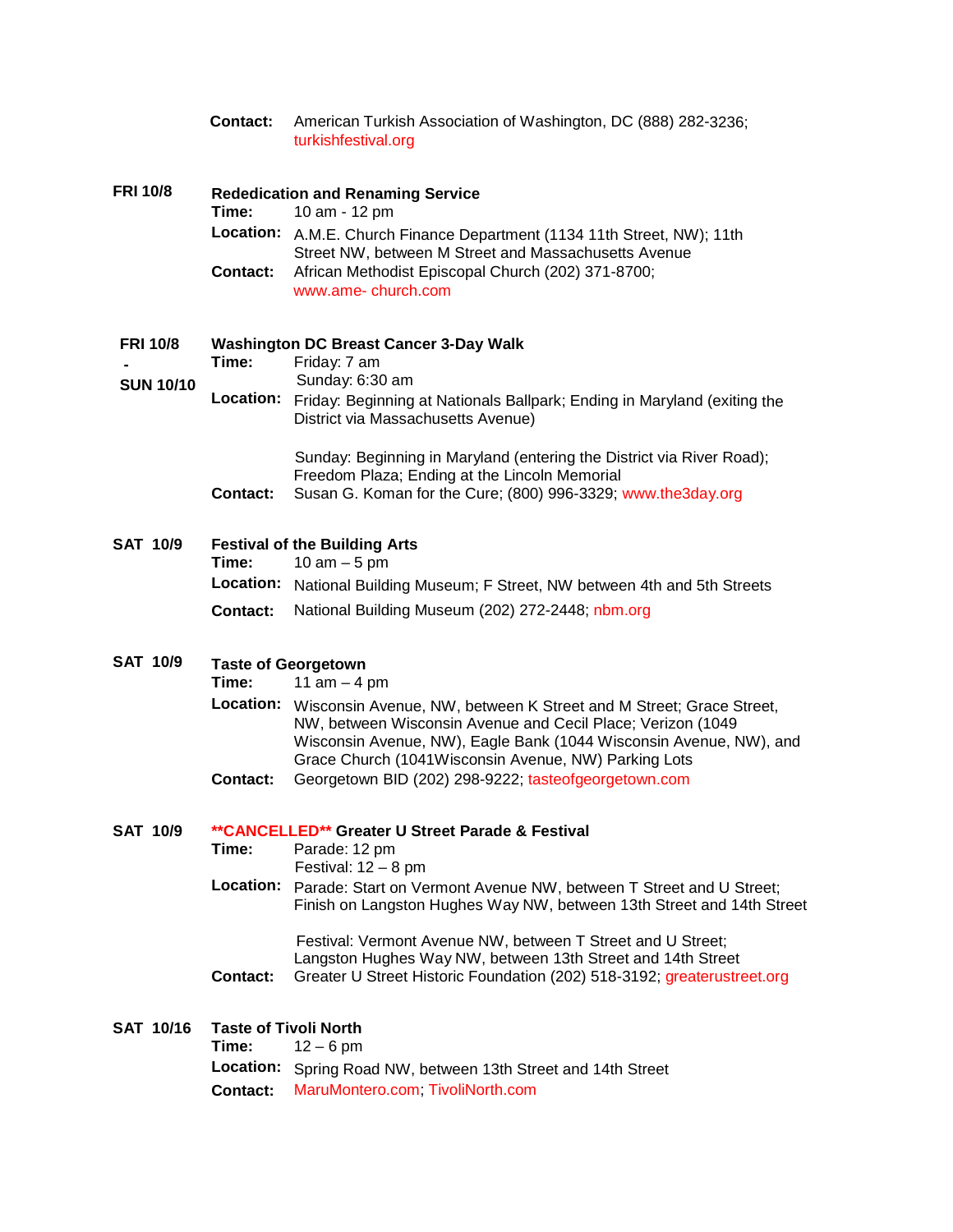# **SAT 10/16** Light the Night Walk<br>**Time:** 6:30 - 8:30

 $6:30 - 8:30$  pm

**Location:** Beginning and Ending at 12th Street & Pennsylvania Avenue, NW; Pennsylvania Avenue NW, between 12th and 14th Streets; 13th Street NW, between Pennsylvania Avenue and E Street

**Contact:** The Leukemia & Lymphoma Society (703) 960-1100; [lightthenight.org](http://www.lightthenight.org/)

### **SUN 10/17 Race to Remember**<br>**Time:** 10 am

**Time:** 10 am

**Location:** Start and Finish on E Street, NW between 4th and 5th Streets **Contact:** Race to Remember (301) 871-0400; [www.leomf.org/racetoremember](http://www.leomf.org/racetoremember)

#### **FRI 10/22 U.S. FreedomWalk Festival**

**Time:** Friday: 12 pm

**SUN 10/24**

**–**

- Saturday: 7 am Sunday: 7 am
	- **Location:** Beginning and ending in Rosslyn, VA (entering and exiting the District via Key Bridge)
	- **Contact:** US FreedomWalk Festival Club (703) 209-0174; [usfreedomwalk.org](http://www.usfreedomwalk.org/)

### **SAT 10/23 Best Buddies Olympics Challenge: Nation's Capital**

**Time:** 20-Mile Ride: 8 am Run/Walks: 8:15 am Criterium: 9 am **Location:** Start and finish on 15th Street between Constitution and Independence Avenues **Contact:** Best Buddies International; [bestbuddies.org](http://www.bestbuddies.org/)

### **SAT 10/23 Race & Festival for World Peace**

| Time: | Race: 9 am            |                                                            |
|-------|-----------------------|------------------------------------------------------------|
|       | Festival: 9 am – 2 pm |                                                            |
|       |                       | Location: Race: Start and Finish at 21st and I Streets, NW |

Festival: Reservation 28 (Intersection of Pennsylvania Avenue, I Street, & 21stStreet, NW); I Street NW, between 20th Street and 22nd Street; 21st Street NW, between I Street and Pennsylvania Avenue; Pennsylvania Avenue NW, between 20th Street and 21st Street

**Contact:** Sister Cities International (202) 347-8630; [raceforworldpeace.org](http://www.raceforworldpeace.org/)

### **SAT 10/23 Step Out: Walk to Fight Diabetes**

**Time:** 10 am – 12 pm

**Location:** Start and Finish at Nationals Park; Half Street, SE, between M Street and N Street

**Contact:** American Diabetes Association (202) 331-8303; [diabetes.org](http://www.diabetes.org/)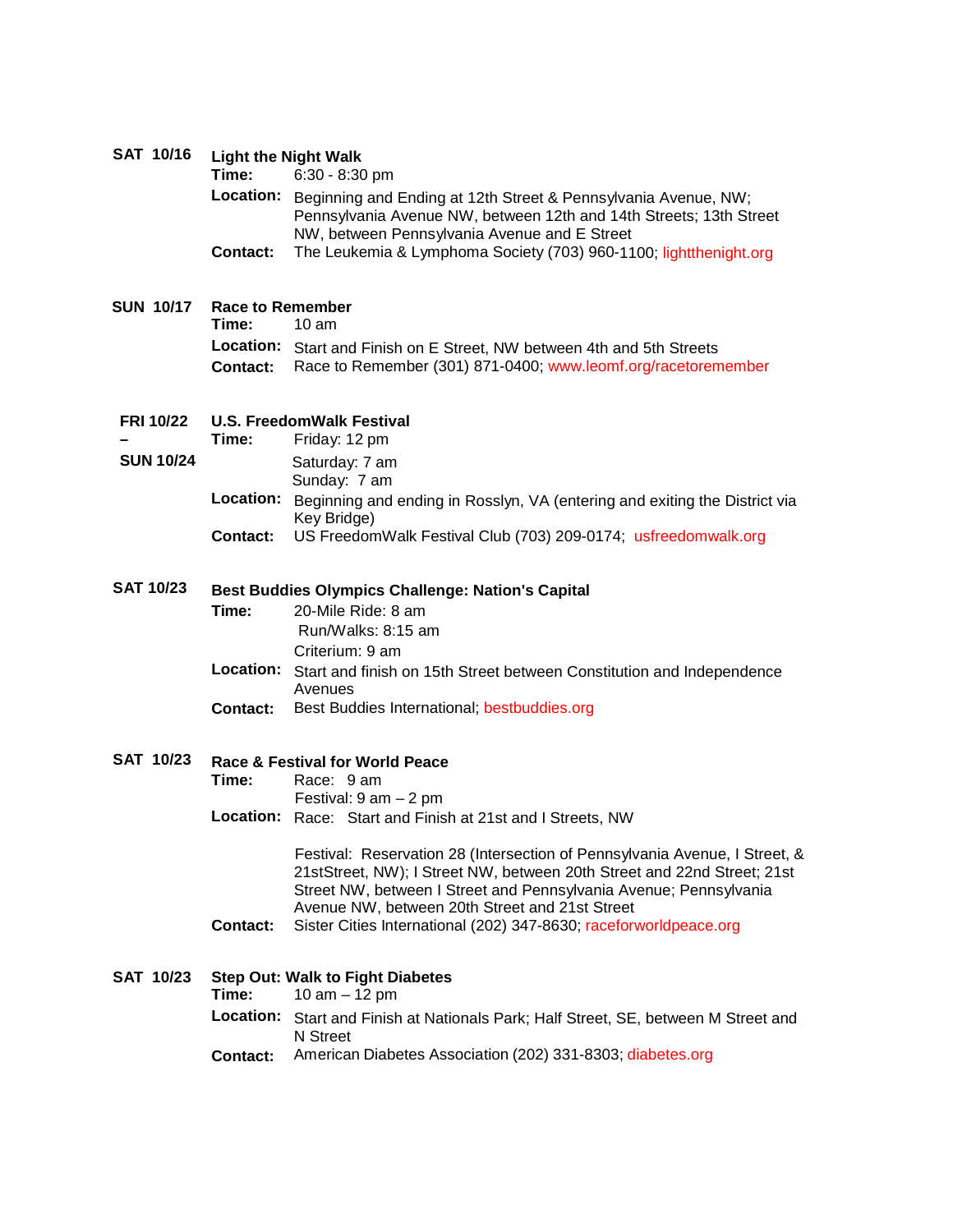| <b>SAT 10/23</b> | Arena Stage Community Day Festivities & Ribbon Cutting |                                                            |
|------------------|--------------------------------------------------------|------------------------------------------------------------|
|                  | <b>Time:</b> $12 - 6 \text{ pm}$                       |                                                            |
|                  |                                                        | Location: 6th Street SW, between K Street and M Street     |
|                  |                                                        | <b>Contact:</b> Arena Stage (202) 554-9066; arenastage.com |

### **SAT 10/23 Capitals Street Festival<br>Time:** 3 pm - 7 pm **Time:** 3 pm - 7 pm **Location:** F Street NW, between 6th Street and 7th Street **Contact:** Washington Capitals (202) 266-2200; [www.washingtoncaps.com](http://www.washingtoncaps.com/)

- **SAT 10/23 \*\*CANCELLED\*\* Arena Stage Gala Blacktie Grand Re-Opening Time:** 5 pm - 11 pm **Location:** 6th Street SW, between K Street and M Street
	- **Contact:** Arena Stage (202) 554-9066; [arenastage.com](http://www.arenastage.com/)

#### **SAT 10/23 USA Science & Engineering Festival Expo**

- **- Time:** 10 am – 5:30 pm
- **SUN 10/24 Location:** National Mall, between 3rd and 7th Streets; 4th Street between Madison and Jefferson Drives; Andrew Mellon Auditorium; Freedom Plaza; Pennsylvania Avenue NW, between 12th and 14th Streets **Contact:** Science Spark (858) 759-7799; [usasciencefestival.org](http://usasciencefestival.org/)

| <b>SUN 10/24</b> | 26th Annual Army 10-Miler |                                                                                                                                                       |  |
|------------------|---------------------------|-------------------------------------------------------------------------------------------------------------------------------------------------------|--|
|                  | Time:                     | 8 am                                                                                                                                                  |  |
|                  |                           | Location: Start in Arlington, VA (entering District via Memorial Bridge); Finish in<br>Virginia (exiting District via 14th Street Bridge (HOV lanes)) |  |
|                  |                           | Contact: US Army-MDW (202) 685-3361; www.armytenmiler.com                                                                                             |  |
|                  |                           |                                                                                                                                                       |  |

- **TUE 10/26 High Heel Race**
	- **Time:** 7 pm 11 pm
	- Location: 17<sup>th</sup> Street NW, between P Street and S Street **Contact:** Historic DuPont Circle Main Streets (202) 441-1474; [www.dupontcircle.biz](http://www.dupontcircle.biz/)

|                  | TUE 10/26 52nd Annual Washington International Horse Show |                                                                                                       |  |
|------------------|-----------------------------------------------------------|-------------------------------------------------------------------------------------------------------|--|
|                  | Time:                                                     | Tuesday – Saturday: $7 \text{ am} - 11 \text{ pm}$                                                    |  |
| <b>SUN 10/31</b> |                                                           | Sunday: $7 \text{ am} - 5 \text{ pm}$                                                                 |  |
|                  | <b>Location:</b>                                          | Verizon Center; F Street, NW, between 6th and 7th Streets; 6th Street,<br>NW, between F and G Streets |  |
|                  | Contact:                                                  | Washington International Horse Show (202) 525-3679; www.wihs.org                                      |  |
| <b>SAT 10/30</b> |                                                           | <b>Howard University Homecoming Parade &amp; Celebration</b>                                          |  |
|                  | Time:                                                     | $10 \text{ am}$                                                                                       |  |
|                  | Location:                                                 | Start and Finish on Howard University Campus; Howard University<br>Campus                             |  |

**Contact:** Howard University (202) 806-7196; [www.howard.edu](http://www.howard.edu/)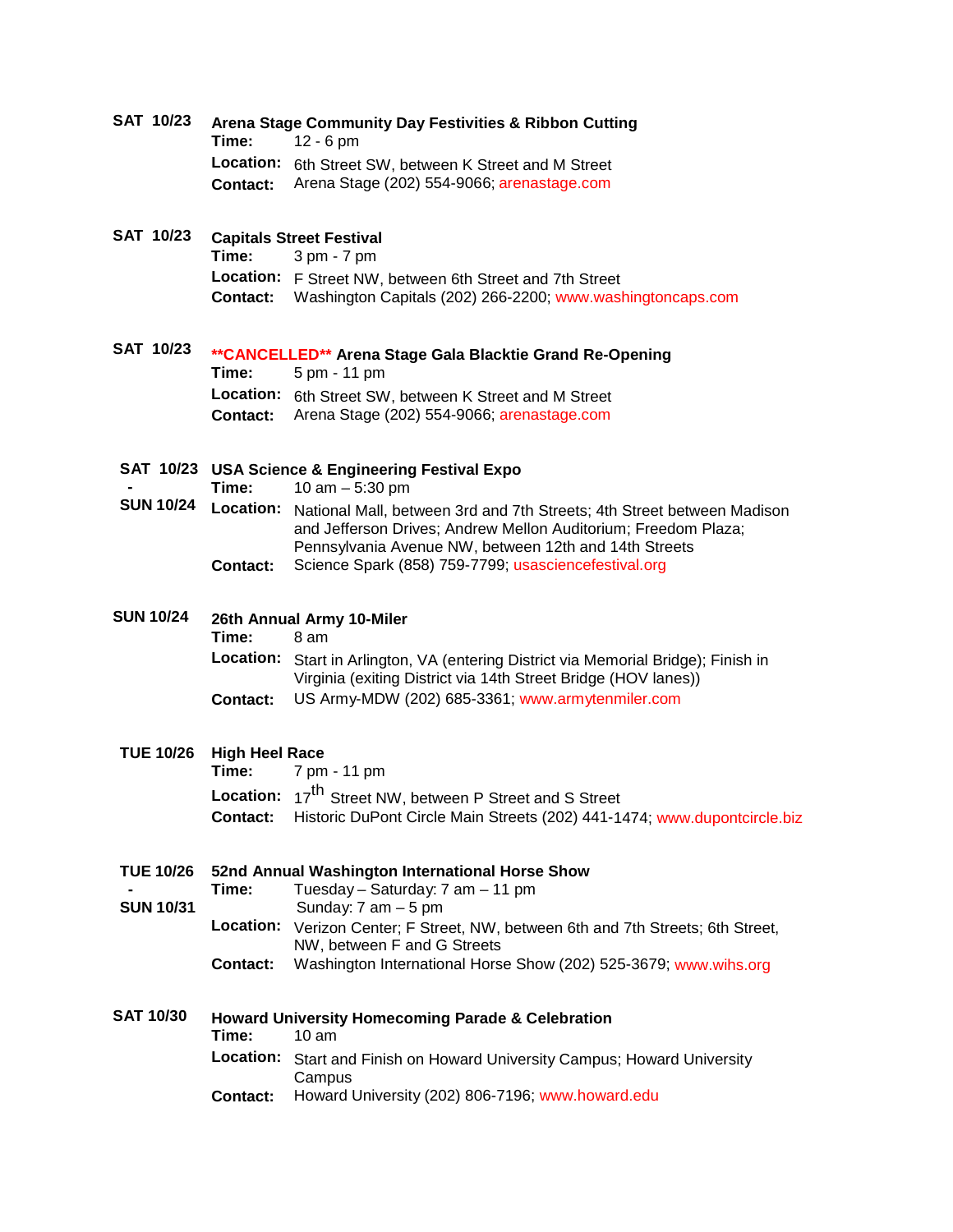### **SAT 10/30 The Rally to Restore Sanity**

**Time:** 12 pm

**Location:** National Mall, between 3rd Street and 7th Street; 3rd Street, between Madison Drive and Jefferson Drive; 4th Street, between Madison Drive and Jefferson Drive; Maryland Avenue SW, between 3rd Street and Independence Avenue

**Contact:** The Daily Show; [www.rallytorestoresanity.com](http://www.rallytorestoresanity.com/)

### **SAT 10/30 Red Bull SoundClash**<br>Time: 8-10 pm **Time:** 8-10 pm Location: Pennsylvania Avenue NW, between 3rd Street and 4th Street; Constitution Avenue NW, between 3rd Street and Pennsylvania Avenue

#### **Contact:** Red Bull; [www.redbullsoundclashusa.com](http://www.redbullsoundclashusa.com/)

**SUN 10/31 35th Annual Marine Corps Marathon Time: Location:** Start in Virginia (entering District via Key Bridge); Finish in Virginia (exiting District via 14th Street Bridge) **Contact:** Marine Corps Marathon (800) 786-8762; [www.marinemarathon.com](http://www.marinemarathon.com/)

### **November 2010**

| <b>SAT 11/06</b>      | <b>Start Heart Walk</b><br>Time:<br>Location:<br>Contact: | 9 am<br>Start and Finish in Nationals Park; Half Street SW, between M Street and N<br><b>Street</b><br>American Heart Association (703) 248-1719;<br>www.startgreaterwashington.org                                                                                                                                                                             |
|-----------------------|-----------------------------------------------------------|-----------------------------------------------------------------------------------------------------------------------------------------------------------------------------------------------------------------------------------------------------------------------------------------------------------------------------------------------------------------|
| <b>WED 11/10</b>      | Time:<br>Contact:                                         | American Veterans Disabled for Life Memorial Groundbreaking Ceremony<br>10:30 am $-$ 11:30 am<br>Location: American Veterans Disabled for Life Memorial (bordered by 2nd Street,<br>SW; Washington Avenue, SW; and I-395 Entrance Ramp); 2nd Street<br>SW, between Washington Avenue and C Street<br>Disabled Veterans' LIFE Memorial Foundation (202) 314-5233 |
| THU 11/18 Food 2 Feed | Time:<br>Location:<br><b>Contact:</b>                     | 6 am – 6 pm<br>The Old Post Office Pavilion; West Curb Lane of 12th Street NW,<br>between Pennsylvania Avenue and Constitution Avenue<br>WHUR (202) 806-3500; www.food2feed.org                                                                                                                                                                                 |

#### **SAT 11/20 Fannie Mae Help the Homeless Walk-a-Thon Time:** 8:30 am